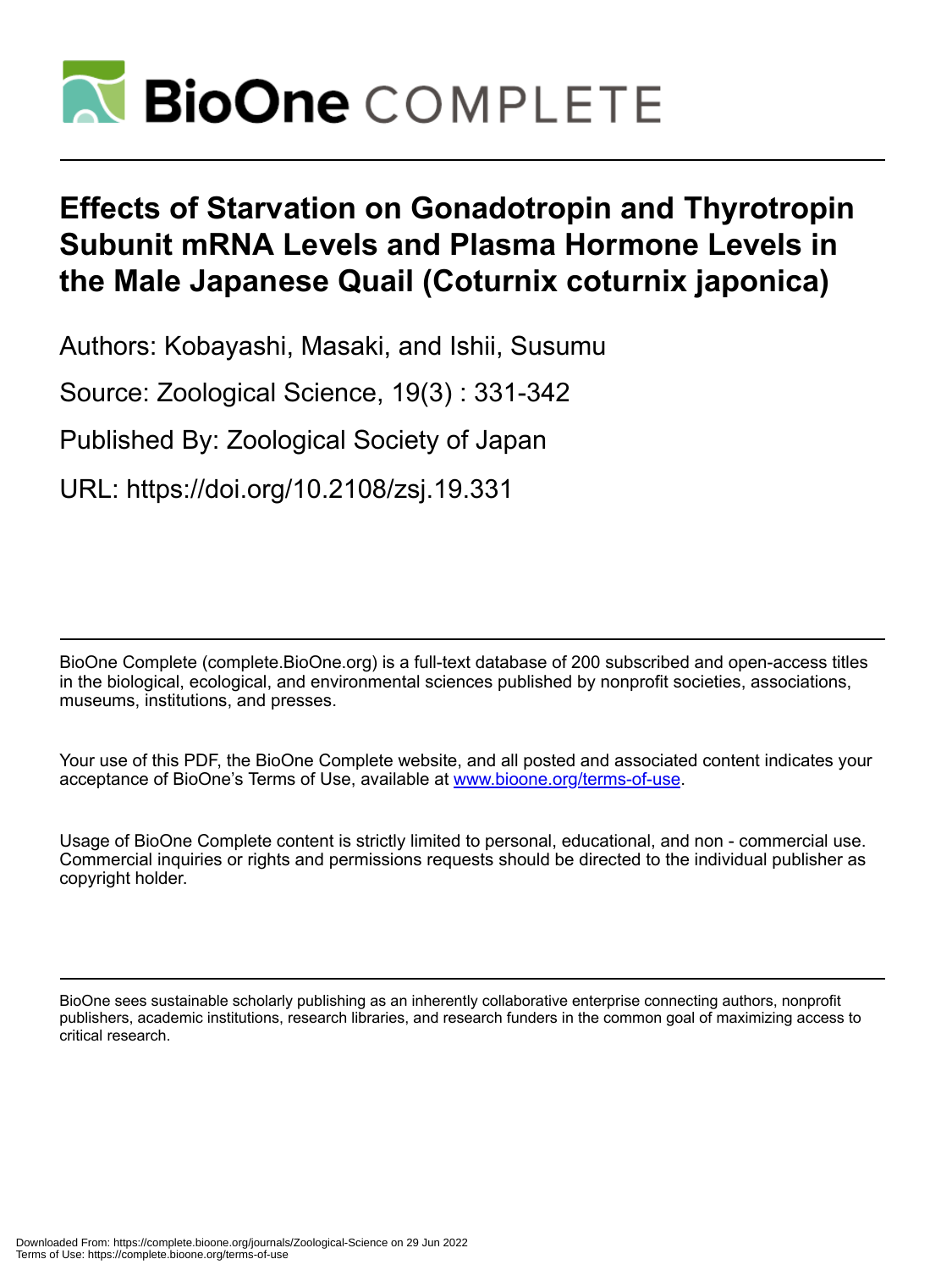# **Effects of Starvation on Gonadotropin and Thyrotropin Subunit mRNA Levels and Plasma Hormone Levels in the Male Japanese Quail (***Coturnix coturnix japonica***)**

Masaki Kobayashi and Susumu Ishii\*

*Department of Biology, School of Education, Waseda University, Tokyo 169-8050, Japan*

**ABSTRACT**—Contents of mRNAs encoding LHβ-, FSHβ-, TSHβ- and common a-subunit precursor molecules were measured in male Japanese quail deprived of food for three days. Plasma LH, FSH, thyroxine and triiodothyronine levels were also measured in the same birds. Plasma LH levels declined during the period of food deprivation. Levels in starved birds were not different from those in control birds after one day of starvation but were significantly lower after three days. Plasma FSH levels showed a similar decline, although the changes were not significant. Plasma thyroxine levels did not decrease during starvation, whilst plasma triiodothyronine levels decreased drastically and significantly soon after the start of starvation. All the hormone subunit mRNA contents in starved birds also decreased, with differences from control birds significant 3 days after the start of starvation. Plasma FSH levels showed a strong positive correlation with pituitary FSHβ mRNA levels, while plasma LH levels had a strong positive correlation with common α mRNA levels and practically no correlation or even a negative correlation with LHβ mRNA levels. These results suggest that starvation suppresses not only gonadotropin and thyrotropin secretion but also their synthesis in the pituitary gland. Furthermore, these results showed that FSH and LH have different synthesis and secretion dynamics in the Japanese quail. Contradicting results with TSHβ mRNA and thyroid hormones lead us to assume that starvation affects thyroid hormone metabolism in peripheral tissue, presumably in the liver.

**Key words:** starvation, gonadotropin, thyrotropin, mRNA, Japanese quail

# **INTRODUCTION**

It is well known that starvation affects reproductive activity in various vertebrates including birds (Hosoda *et al*., 1955; Morris and Nalbandov, 1961; Vigersky *et al*., 1977; Brake and Thaxton, 1979; Glass and Swerdloff, 1980; Hoffer *et al*., 1986). It is also known that the effect of starvation on reproduction is mediated by a reduction of gonadotropin secretion (Negro-Vilar *et al*., 1971; Root and Russ, 1972; Howland and Skinner, 1973; Stewart *et al*., 1973; Scanes *et al*., 1976; Campbell *et al*., 1977; Tanabe *et al*., 1981; Badger *et al*., 1985; Hoshino *et al*., 1988; Foster *et al*., 1989). Starvation can be caused accidentally by husbandry problems in domestic and experimental birds, and by changes in the natural environmental condition such as the storm, flood, and snow in feral birds. The relation between food availability and gonadotropic endocrine activity is thus an important

\* Corresponding author: Tel. +81-3-5286-1519;<br>\* Corresponding author: Tel. +81-3-5286-1519; FAX. +81-3-3207-9694. E-mail: susumu@mn.waseda.ac. jp

topic in both veterinary endocrinology and ecological endocrinology. However, it has not been known whether starvation affects reproductive activity by stopping only the secretion of the hormones or by suppressing both secretion and synthesis of the hormones.

The measurement of intra-pituitary contents of mRNAs encoding the gonadotropin subunit precursor molecules is a useful approach to this problem. A series of papers with such approach has been published for the rat (Bergendahl *et al*., 1989 and 1991; Bergendahl and Huhtaniemi, 1993), with a similar paper also on the sheep (Thomas *et al*., 1990).

Birds are known as animals that need continuous feeding, and hence they might be extremely sensitive to starvation. However, there has been no published study on the change in the gonadotropin subunit mRNA content in starved birds. Accordingly, we studied changes in pituitary contents of mRNAs encoding the subunit precursor molecules of gonadotropins and thyrotropin in food deprived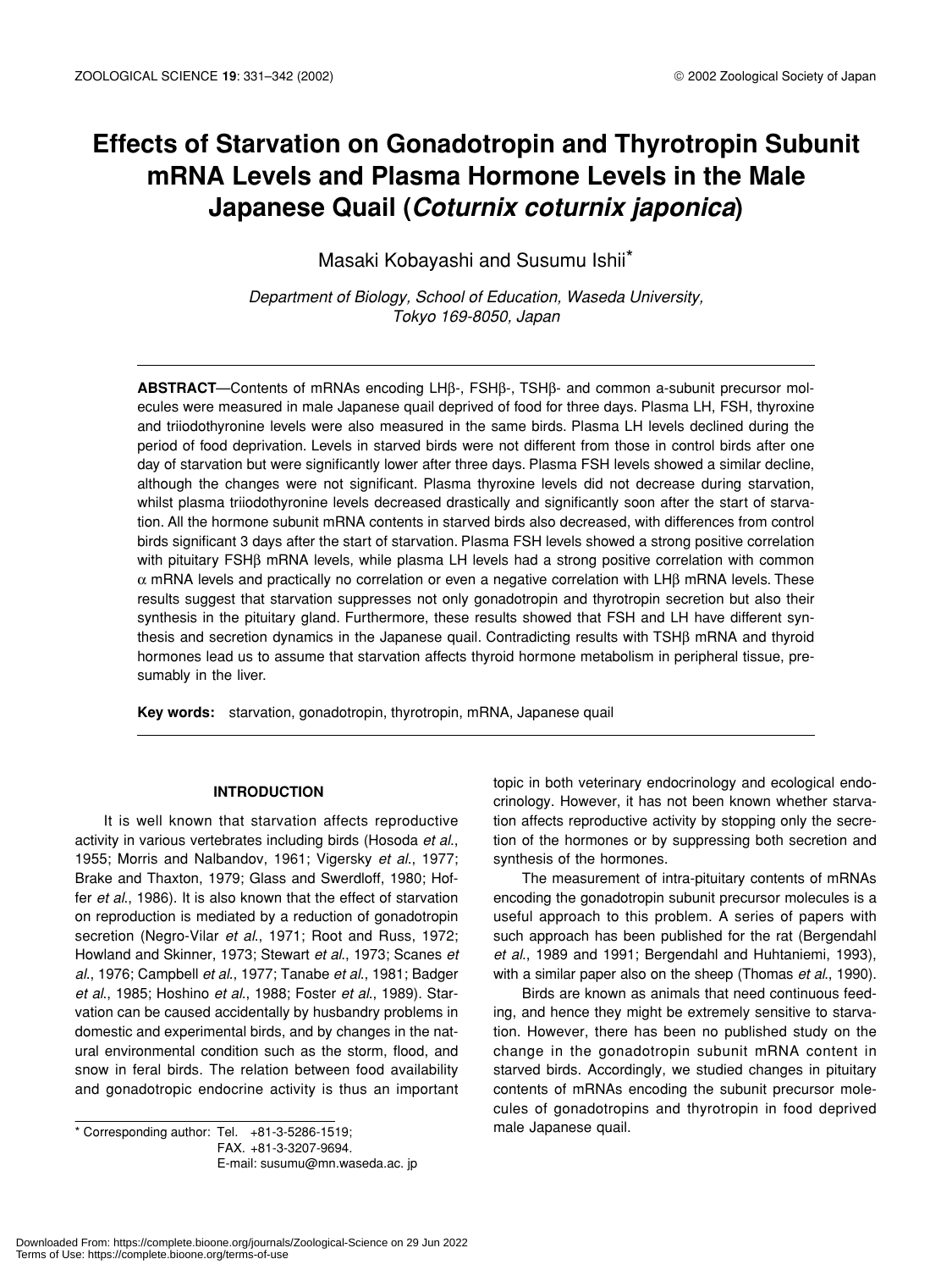### **MATERIALS AND METHODS**

#### **Animal and treatments**

Adult male Japanese quail (10-weeks old) were purchased from a commercial dealer (Tokai Yuki Co., Aichi Prefecture, Japan). The quail were kept separately in individual cages under constant conditions of illumination (16h light: 8h darkness) and temperature (20°C) for 2 weeks before the experiment started. They were provided with food (NQ-1, Nisseiken, Tokyo, Japan) and water *ad libitum*.

Thirty seven quail were randomly divided into 3 control and 2 experimental groups. Quail in the two experimental groups were deprived of food but had continuous access to water. Birds in one of the experimental groups were sacrificed one day after the onset of food deprivation, and birds of the other experimental group were sacrificed 3 days after the onset of the food deprivation. Birds of the 3 intact control groups were also sacrificed just before the onset of food deprivation, one day after and 3 days after the food deprivation in the experimental groups, respectively. Each group consisted of 7 or 8 birds.

The body weight and size of the cloacal protrusion were measured at the time of sacrifice. Trunk blood was collected just before sacrifice, and plasma was separated by centrifugation. Pituitaries were excised within 3 min after sacrifice and immediately frozen in liquid nitrogen. Testes were dissected out and weighed. The frozen pituitaries were stored at –80°C and plasma samples were stored at  $-24$ °C.

#### **RNA extraction**

Total RNA was extracted from each pituitary gland by using a commercial kit (ISOGEN, NIPPON GENE, Tokyo, Japan). Extracted RNA was dissolved in diethyl pyrocarbonate treated dH<sub>2</sub>O, and stored at -80°C until electrophoresis. Total RNA concentration was determined by measuring the optic absorbance at 260nm.

#### **Hybridization probes**

To estimate contents of gonadotropin and thyrotropin subunit mRNAs by Northern blotting, the following cDNAs were used as hybridization probes: luteinizing hormone β-subunit (LHβ) cDNA (pQL119 by Ando and Ishii, 1994), a *Hind*III-digested 5' fragment (pQF6111) of follicle-stimulating hormone β-subunit (FSHβ) cDNA (pQF611 by Kikuchi *et al*., 1998), thyroid stimulating hormone βsubunit (TSHβ) cDNA (pQT11 by Kikuchi and Ishii, unpublished), pituitary glycoprotein hormone α-subunit (common α) cDNA (pQA312 by Ando and Ishii, 1994), and chicken β-actin cDNA (Oncor Inc., Gaithersburg, MD, U. S. A.). All these cDNAs were labeled with [α-<sup>32</sup>P]dCTP (AA0005, Amersham Pharmacia Biotech, UK) using the random prime labeling system (*redi*prime DNA labeling system, Amersham Pharmacia Biotech) followed by purification on a column (ProbeQuant G-50 Micro Columns, Amersham Pharmacia Biotech).

#### **Northern blotting**

Total RNA samples were denatured in 6.5% formaldehyde, 50% deionized formamide, 0.5xMOPS (1xMOPS: 0.02M 3-morpholinopropanesulfonic acid, 0.05M sodium acetate trihydrate, 1mM EDTA) at 65°C for 10 min, and then rapidly cooled on ice. Denatured total RNA samples were applied to a plate of agarose-formaldehyde gel (1.2% agarose and 8% formaldehyde in 1xMOPS) and then electrophoresis was performed in 8% formaldehyde 1xMOPS buffer. After electrophoresis, separated samples were transferred to a nylon membrane (NYTRAN, Schleicher & Schell, Postfach, Germany). As the reference standard, 6.5 µg of total RNA extracted from pituitaries pooled from 65 adult male Japanese quail was applied to every plate and electrophoresed. Prehybridization was performed at 42°C for 3hr in hybridization buffer [6xSSC (1xSSC: 150mM sodium citrate, 15mM sodium chloride, pH 7.0), 0.1% sodium dodecylsulfate (SDS), Denhardt's solution (0.02% BSA fraction V, 0.02% ficoll type 400 and 0.02% poryvinylpyrolidone)] containing salmon sperm DNA (0.2mg/ml) and then hybridization was performed in the hybridization buffer containing labeled probe at 60°C overnight. Specific radioactivity of the labeled probe was ca. 40 MBq/µg. Membranes were then soaked in 3xSSC, 0.1% SDS at 60°C and washed 3 times in 1xSSC, 0.1% SDS at 60°C for 20 min. Hybridization signals on the membranes were analyzed and quantified in the BAS-2000 II Bio-Imaging analyzer (Fuji Photo Film Co., Ltd., Japan). After signal quantification, membranes were boiled twice in 0.1xSSC, 1%SDS for 15min for removing labeled probe on membranes and then re-used for hybridizations with the other probes. Hybridization signals for all the mRNAs were expressed as relative values to the signal of the reference standard in each electrophoretic run and standardized among different electrophoresis plates. Contents of the gonadotropin and thyrotropin subunit mRNAs were expressed as ratios of the values of the hormone subunit precursors to the values of β-actin mRNA or total RNA contents in the pituitary gland.

#### **Hormone assays**

Plasma concentrations of LH and FSH were measured by double-antibody RIA for chicken LH and FSH as described originally by Hattori and Wakabayashi (1979) for LH and Sakai and Ishii (1983) for FSH with modifications (Silverin *et al*., 1999). Plasma concentrations of thyroxine (T4) and triiodothyronine (T3) were measured by enzyme immunoassay using a commercial kit (AIA-600, Tosoh Co., Ltd., Japan).

#### **Statistical analyses**

Student's t-test or Mann-Whitney U test was applied for comparison of means between two groups on the same day. One-way analysis of variance or Kruskal-Wallis test was applied for comparison of means among the each group. Relationships between plasma hormone levels and pituitary hormone subunit mRNA levels were analyzed by simple, partial and multiple correlations. A P value less than 0.05 was chosen to be statistically significant.

#### **RESULTS**

### **Body weight, testicular weight and cloacal protrusion area**

Both the mean body weight and mean cloacal protrusion area in the starved group showed time dependant decreases, while these parameters stayed almost constant during the same period in the control group (Fig. 1A and B). The mean testicular weight showed a slight decrease with time in the starved group but a slight increase in control group, although these changes were statistically insignificant (Fig. 1C). The mean body weight in the one-day starved group was significantly lower than that in its control group (P<0.05; Fig.1A). The mean cloacal protrusion area and mean testicular weight in the one-day starved group were not significantly different from corresponding mean values in the control group (Fig. 1B and C). Values of all the three parameters in the 3 days starved group were significantly different from the values in the 3 days control group (P<0.01; Fig. 1A, B and C). When testicular weights were expressed as the ratio to body weights, there were no significant differences in the values between the starved and control groups on either day (Fig. 1D).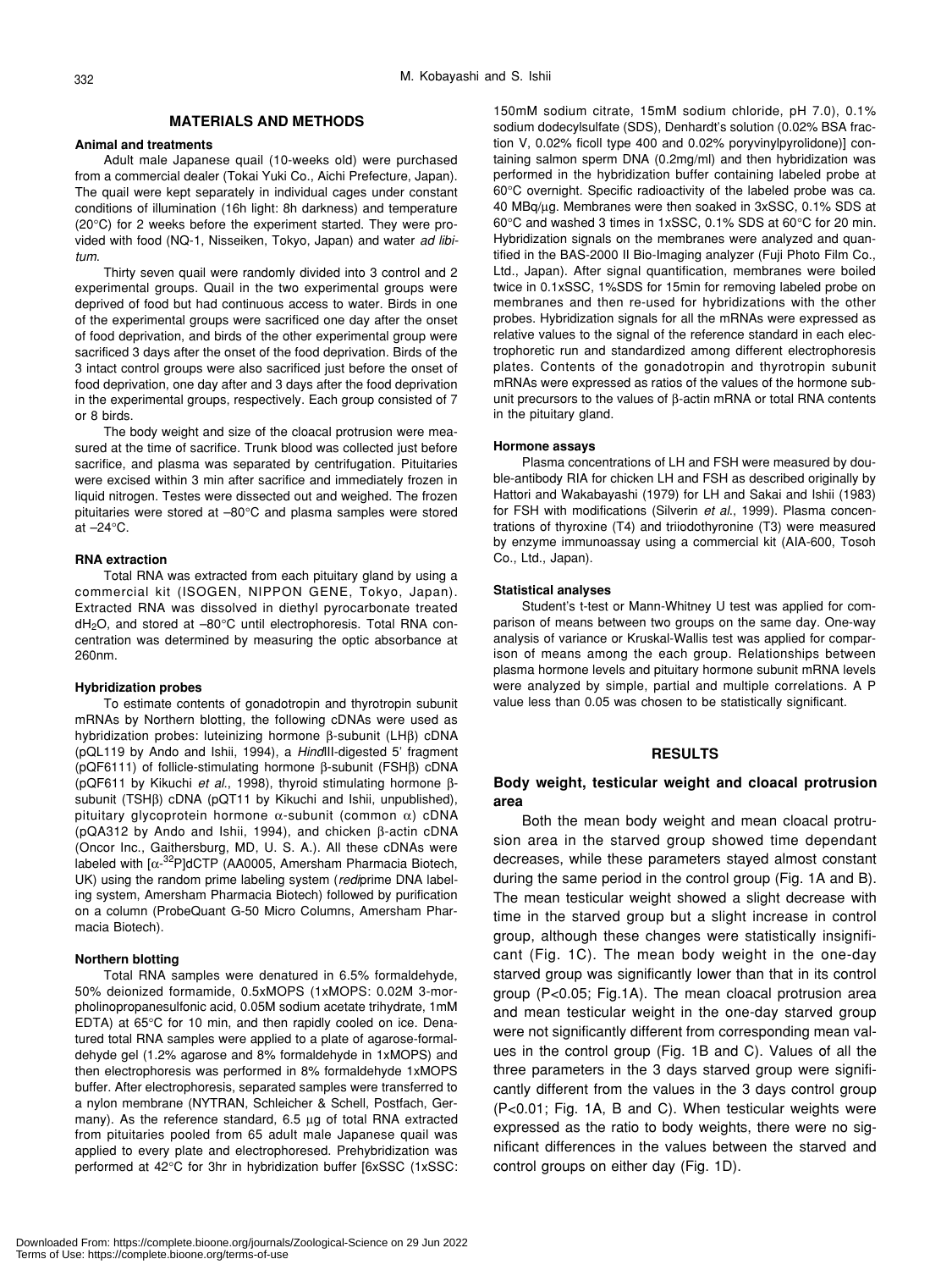

 **Fig. 1.** Changes in body weight (A), cloacal protrusion area (B), testicular weight (C) and testicular weight expressed as the ratio to body weight (D) in starved (solid circles with solid line) and control (open circle with broken line) quail. Circles and bars represent the mean±SEM. Significant differences between the starved and control groups on the same day are indicated at P<0.05 (\*) and P<0.01 (\*\*).



**Fig. 2.** Changes in plasma concentrations of luteinizing hormone (LH; A), follicle-stimulating hormone (FSH; B), thyroxine (T4; C) and triiodothyronine (T3; D) in starved (solid circles with solid line) and control (open circle with broken line) quail. Circles and bars represent the mean±SEM. Significant differences between the starved and control groups on the same day are indicated at P<0.05 (\*) and P<0.01 (\*\*).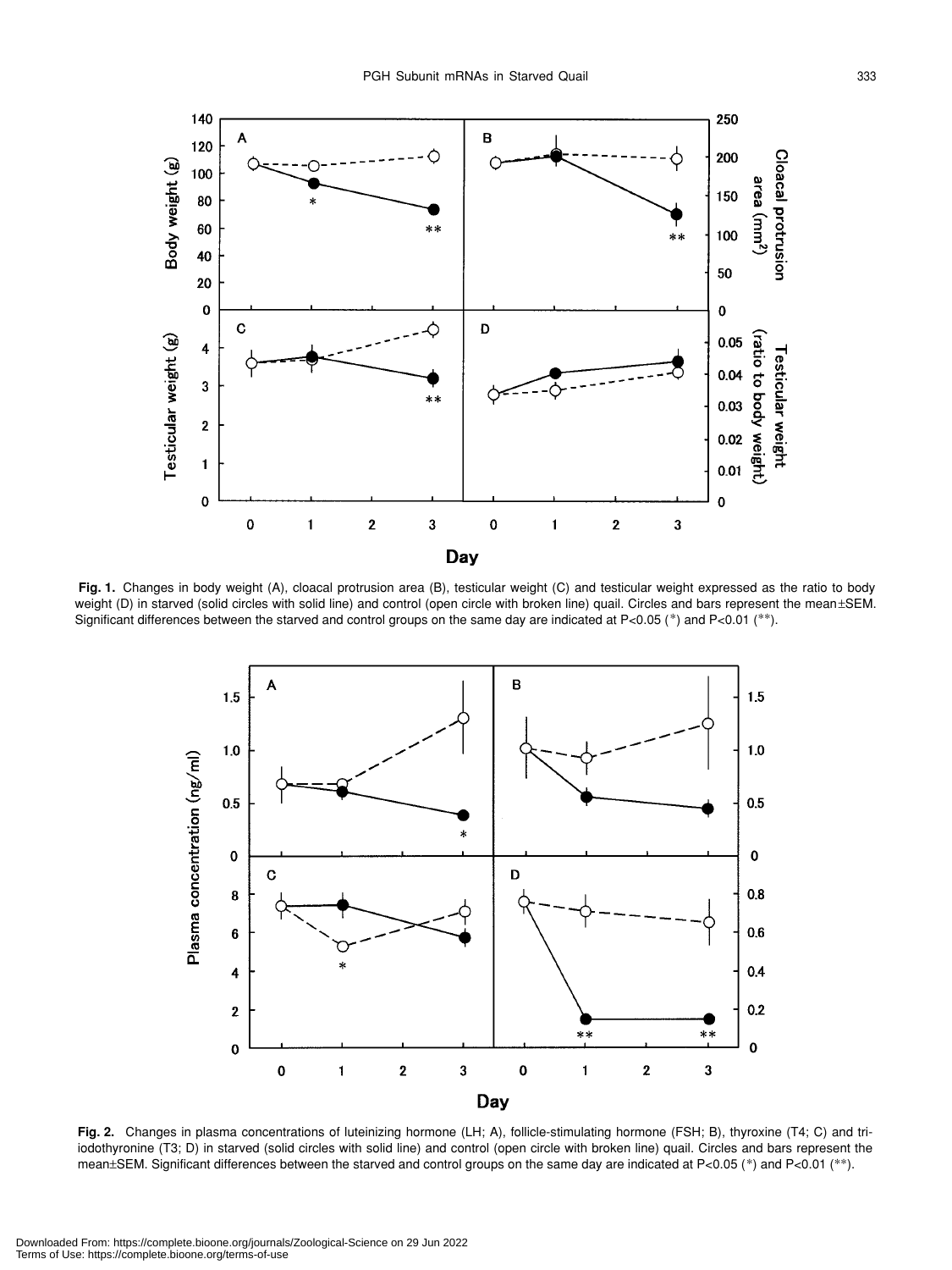# **Plasma concentrations of gonadotropins and thyroid hormones**

Mean plasma LH levels in the starved groups decreased steadily with time, while levels did not change in the one day control group and increased insignificantly in the 3 day control group (Fig. 2A). The difference in levels between the starved and control groups was significant 3 days after the start of starvation (P<0.05). Mean plasma FSH concentrations in both the starved and control groups showed similar changes to mean plasma LH concentrations (Fig. 2B). However, there were no significant differences between the starved and control groups on either day. The mean plasma T4 concentration in the control group showed a slight decrease a day after and then a slight increase 3 days after the start of starvation, although these changes were statistically insignificant. Mean plasma T4 concentrations in the starved group showed almost opposite changes, with no increase one day after and then a statistically insignificant decrease 3 days after the start of starvation (Fig. 2C). The difference between the starved and control groups was significant a day after (P<0.05) but not significant 3 days after the start of starvation. Mean plasma T3 concentrations in the starved group decreased abruptly one day after the start of starvation (Fig. 2D) and were below the limit of detection (0.15 ng/ml) in all of birds in both one day and 3 day starved groups. The concentrations in the control group showed a slight but statistically insignificant decrease with time. The differences between starved and control groups were significant both one day and 3 days after the start of starvation (P<0.01).

# **LH**β**, FSH**β**, TSH**β **and common** α **mRNA pituitary contents**

Pituitary contents of LHβ, FSHβ, TSHβ and common  $\alpha$ mRNA were expressed in two different ways: one in terms of the ratio of each hormone subunit mRNA content to the β-actin mRNA content (Fig. 3), and the other the ratio of each hormone subunit mRNA content to the total RNA content (Fig. 4).

When contents of the hormone subunit mRNAs were expressed as the ratio to β-actin mRNA, all the hormone βsubunit mRNA levels showed similar changes with time (Fig. 3A, B and C). The control group did not show clear change with time, but the starved group decreased unanimously with time down to about 50% or less than of the control level 3 days after the starvation was started. Differences in all the β-subunit mRNA levels between the starved and control levels were not significant 1 day after but significant 3 days after the start of starvation (p<0.05). The common  $\alpha$  mRNA level also showed a similar change, but the mean level of the starved group decreased to a greater extent to 22% of the mean control level 3 days after the start of starvation (Fig. 3D). The difference between the starved and control levels was highly significant (P<0.01).



**Fig. 3.** Changes in pituitary contents of LHβ (A), FSHβ (B), TSHβ (C) and common α (D) mRNA expressed as the ratio to β-actin mRNA content in starved (solid circles with solid line) and control (open circle with broken line) quail. Circles and bars represent the mean±SEM. Significant differences between the starved and control groups on the same day are indicated at P<0.05 (\*) and P<0.01 (\*\*).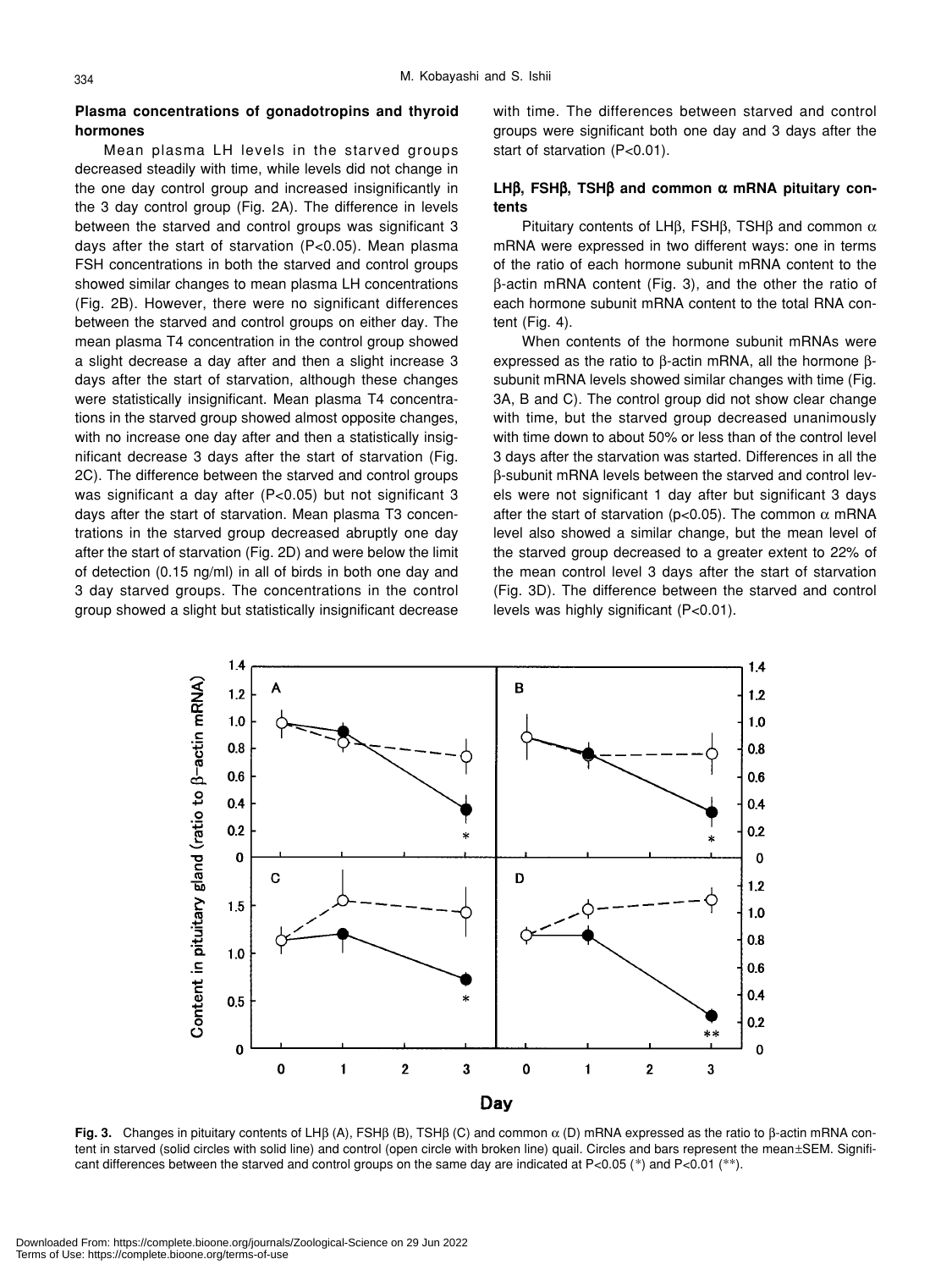When hormone subunit mRNA levels were expressed as the ratio to the total RNA content, they showed less marked changes, and LHβ, FSHβ and TSHβ mRNA levels showed no significant difference from control levels at any time point (Fig. 4A, B and C). However, the common  $\alpha$ mRNA level showed a significant difference from the control level 3 days after the start of starvation (P<0.01; Fig. 4D).

Mean β-actin mRNA contents fluctuated within small and insignificant ranges, and no significant difference was observed between the starved and control groups both one day and 3 days after the start of starvation (Fig. 5). Total RNA content varied in a wider range than the β-actin mRNA



**Fig. 4.** Changes in pituitary contents of the LHβ (A), FSHβ (B), TSHβ (C) and common α (D) mRNA expressed as the ratio to total RNA content in starved (solid circles with solid line) and control (open circle with broken line) quail. Circles and bars represent the mean± SEM. Significant differences between the starved and control groups on the same day are indicated at  $P<0.01$  (\*\*).





**Fig. 5.** Changes in pituitary contents of the β-actin mRNA in starved (solid circles with solid line) and control (open circle with broken line) quail. The contents are expressed as the ratio to a standard quail pituitary RNA preparation (see Materials and Methods). Circles and bars represent the mean±SEM.

**Fig. 6.** Changes in pituitary contents of total RNA in starved (solid circles with solid line) and control (open circle with broken line) quail. Circles and bars represent the mean±SEM. Significant differences between the starved and control groups on the same day are indicated at  $P<0.05$  ( $*$ ).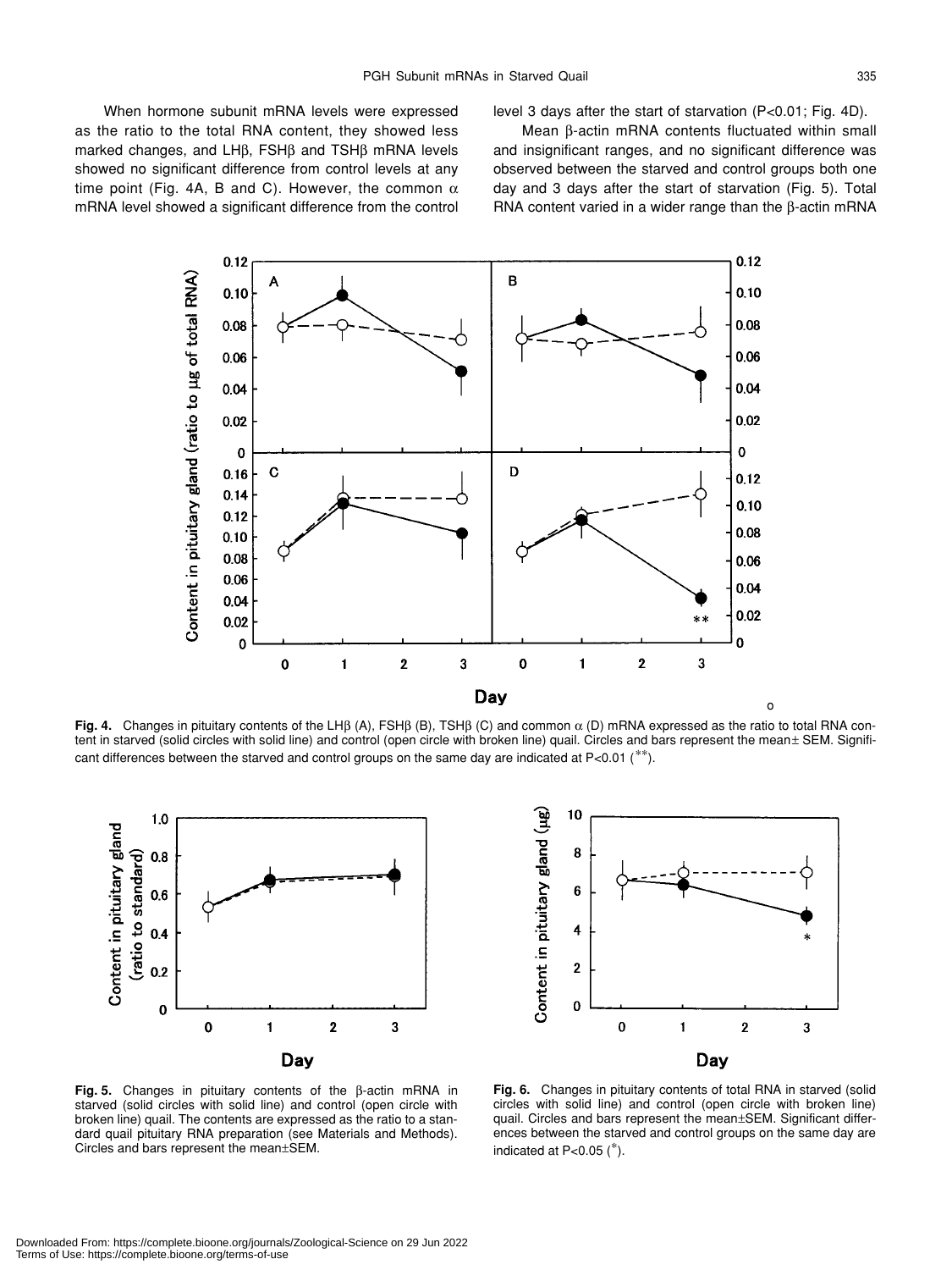content from one day after to 3 days after the starvation was started in the starved group (Fig. 6). The difference between the starved and control levels was significant (P<0.05).

# **Correlation analyses**

For correlation analyses on hormone subunit mRNA levels, the ratio of each mRNA content to the β-actin mRNA content was used. We expected that individuals with higher hormone levels would contain higher mRNA levels of the hormone subunits, so we analyzed relations between plasma hormone level and hormone subunit mRNA level by simple and partial correlations. Scatter diagrams of plasma hormone levels and hormone subunit mRNA levels are shown in Fig. 7, 8, 9 and 10, and correlation coefficients in simple and partial correlation analyses are shown in Table 1 and 2.

# **Simple correlation**

Plasma LH levels showed practically no correlation with LHβ mRNA levels, but a high and significant positive corre-



**Fig. 7.** Correlations between plasma concentrations of LH and pituitary contents of LHβ mRNA (A) and common α mRNA (B). Solid circles, starved group; open circle, control group. Regression lines are shown as dotted line (control group), broken line (starved group) and solid line (combined).



**Fig. 8.** Correlations between plasma concentrations of FSH and pituitary contents of FSHβ mRNA (A) and common α mRNA (B). Solid circles, starved group; open circle, control group. Regression lines are shown as dotted line (control group), broken line (starved group) and solid line (combined).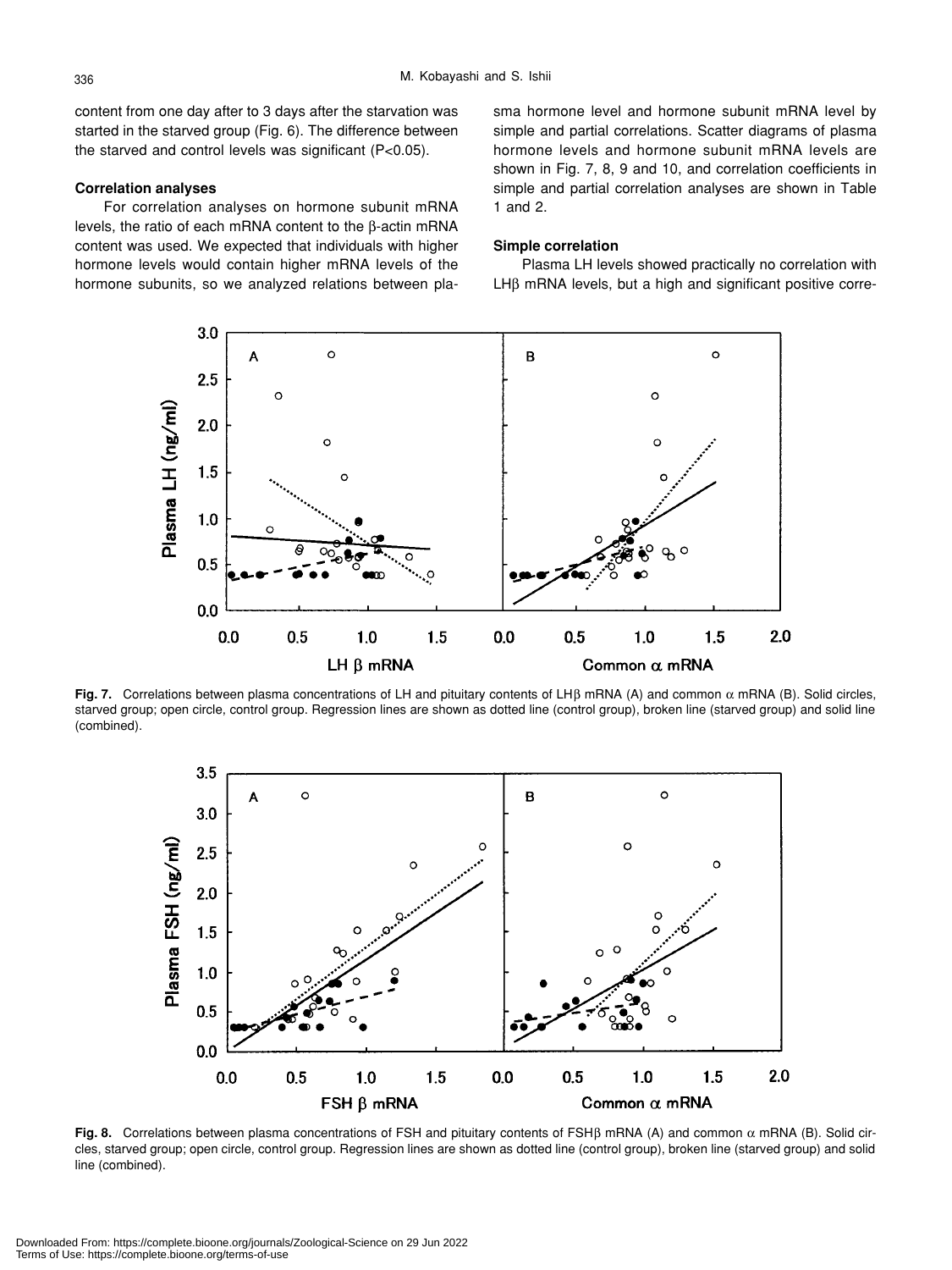

**Fig. 9.** Correlations between plasma concentrations of T4 and pituitary contents of TSHβ mRNA (A) and common α mRNA (B). Solid circles, starved group; open circle, control group. Regression lines are shown as dotted line (control group), broken line (starved group) and solid line (combined).



**Fig. 10.** Correlations between plasma concentrations of T3 and pituitary contents of TSHβ mRNA (A) and common α mRNA (B). Solid circles, starved group; open circle, control group. Regression lines are shown as dotted line (control group), broken line (starved group) and solid line (combined).

lation with common  $\alpha$  mRNA levels (Fig. 7 and Table 1). Plasma FSH levels showed significant positive correlations with both FSH $β$  mRNA and common  $α$  mRNA levels (Fig. 8 and Table 1). Plasma T4 levels showed no significant correlation with either TSH $β$  mRNA or common  $α$  mRNA levels (Fig. 9 and Table 1). Plasma T3 levels showed a weak insignificant positive correlation with TSHβ mRNA levels, but a significant positive correlation with common  $\alpha$  mRNA levels (Fig. 10 and Table 1).

To determine whether the relation between pituitary mRNA and plasma hormone levels was different between control and starved group, correlation analyses were performed for control and starved groups separately. When simple correlation coefficients were calculated only in the control group, plasma LH levels showed a significantly negative correlation with LHβ mRNA levels and a positive correlation with common  $\alpha$  mRNA levels (Fig. 7 and Table 2). Plasma FSH levels showed significantly positive correlations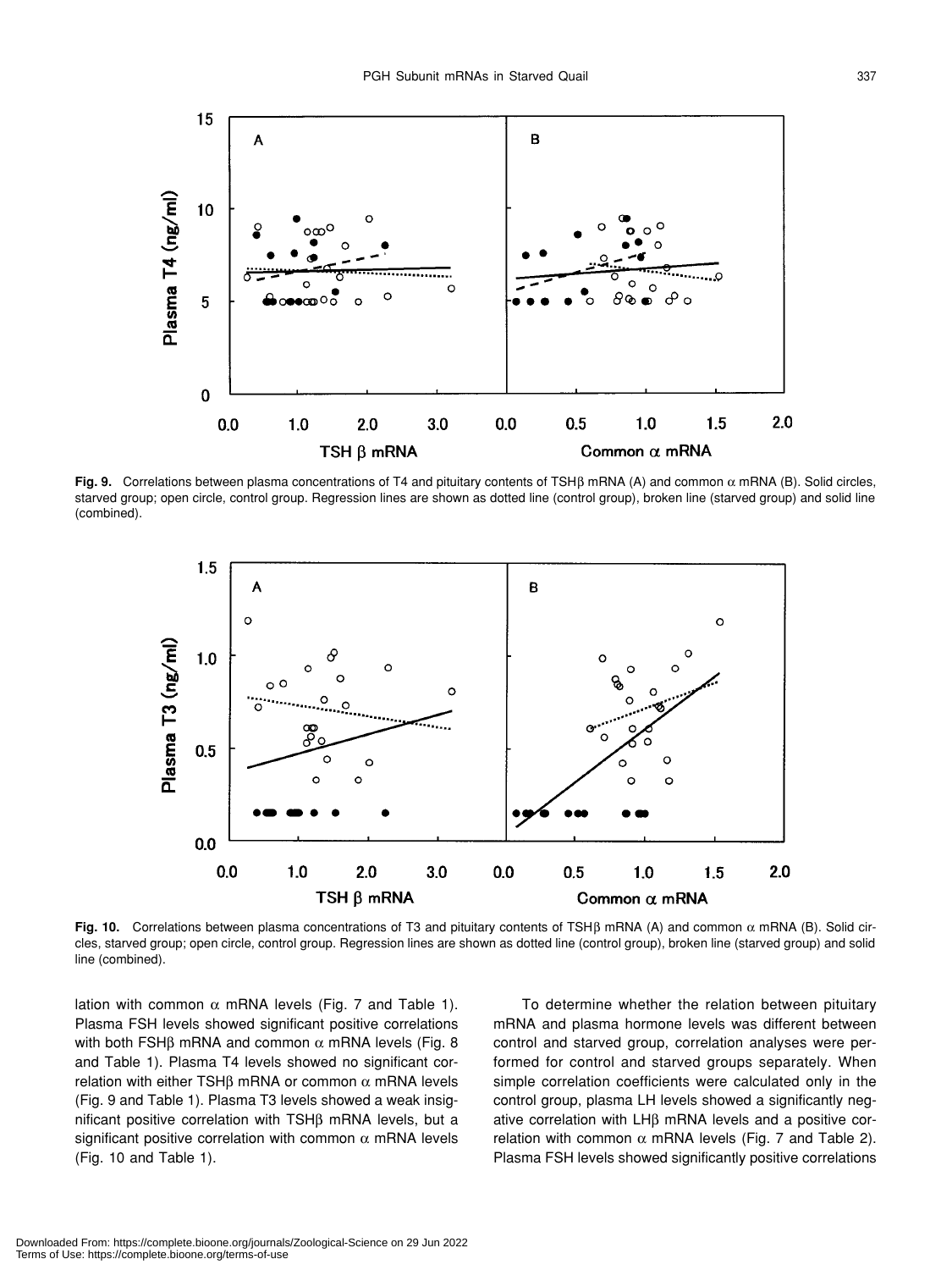| <b>Table 1.</b> Simple and partial correlation analyses between plasma hormone levels and its corre- |  |  |  |  |  |  |
|------------------------------------------------------------------------------------------------------|--|--|--|--|--|--|
| sponding hormone subunit mRNA level for the combination of the control and starved groups.           |  |  |  |  |  |  |

| Dependent  | Independent     | r in simple           | r in partial          | Fixed variable in   |
|------------|-----------------|-----------------------|-----------------------|---------------------|
| variable   | variable        | correlation (P)       | correlation (P)       | partial correlation |
| LH.        | LHß             | $-0.0595(0.7266)$     | $-0.5320(0.0008)$ *** | common $\alpha$     |
| LH.        | common $\alpha$ | 0.5833 (0.0002)**     | $0.7248$ (<0.0001)*** | LH <sub>B</sub>     |
| <b>FSH</b> | $FSH\beta$      | $0.6176$ (<0.0001)*** | $0.4676(0.004)$ **    | common $\alpha$     |
| <b>FSH</b> | common $\alpha$ | $0.4908(0.002)$ **    | 0.2027(0.2359)        | FSHB                |
| <b>T4</b>  | TSHß            | 0.0307(0.8589)        | $-0.0160(0.9275)$     | common $\alpha$     |
| <b>T4</b>  | common $\alpha$ | 0.1208(0.4829)        | 0.1179(0.4998)        | TSHß                |
| T3         | TSHß            | 0.1935(0.2580)        | $-0.0436(0.8038)$     | common $\alpha$     |
| ТЗ         | common $\alpha$ | $0.6009(0.0003)$ **   | $0.5810(0.0003)$ **   | TSHß                |

Note. Plasma hormone levels were taken as independent variables and mRNA levels as independent or fixed variables. Hormone subunit mRNA levels were expressed with ratio to β-actin mRNA. Significant correlation at P<0.01 (\*\*) and P<0.001 (\*\*\*).

**Table 2.** Simple and partial correlation analyses between plasma hormone levels and its corresponding hormone subunit mRNA level for the control and starved groups.

| Dependent      | Independent     | r in simple                     | r in partial         | Fixed variable in   |
|----------------|-----------------|---------------------------------|----------------------|---------------------|
| variable       | variable        | correlation (P)                 | correlation (P)      | partial correlation |
| Control group  |                 |                                 |                      |                     |
| LН             | LH <sub>B</sub> | $-0.4301$ (0.0457) <sup>*</sup> | $-0.4670(0.0328)^*$  | common $\alpha$     |
| LН             | common $\alpha$ | 0.6071 (0.0027)**               | 0.6279 (0.0023)**    | LΗβ                 |
| <b>FSH</b>     | $FSH\beta$      | 0.6040 (0.0029)**               | $0.5253(0.0145)^{*}$ | common $\alpha$     |
| <b>FSH</b>     | common $\alpha$ | $0.4497(0.0358)^{*}$            | 0.3011(0.1847)       | $FSH\beta$          |
| T <sub>4</sub> | TSHß            | $-0.0630(0.7805)$               | $-0.0620(0.7894)$    | common $\alpha$     |
| T4             | common $\alpha$ | $-0.1306(0.5623)$               | $-0.1302(0.5739)$    | TSHß                |
| T3             | TSHB            | $-0.1562(0.4875)$               | $-0.1652(0.4743)$    | common $\alpha$     |
| T <sub>3</sub> | common $\alpha$ | 0.2636(0.2388)                  | 0.2688(0.2388)       | $TSH\beta$          |
| Starved group  |                 |                                 |                      |                     |
| LН             | LH <sub>B</sub> | $0.5678(0.0272)^{*}$            | $-0.1242(0.6724)$    | common $\alpha$     |
| LH             | common $\alpha$ | $0.7103(0.0030)$ **             | 0.5292(0.0517)       | LΗβ                 |
| <b>FSH</b>     | $FSH\beta$      | $0.6385(0.0104)^{*}$            | $0.5687(0.0338)^*$   | common $\alpha$     |
| <b>FSH</b>     | common $\alpha$ | 0.3797(0.1628)                  | $-0.1494(0.6102)$    | $FSH\beta$          |
| T4             | TSHB            | 0.2261(0.4370)                  | $-0.0536(0.8620)$    | common $\alpha$     |
| T <sub>4</sub> | common $\alpha$ | 0.4461(0.1099)                  | 0.3978(0.1872)       | TSHβ                |

Note. Plasma hormone levels were taken as independent variables and mRNA levels as independent or fixed variables. Hormone subunit mRNA levels were expressed with ratio to β-actin mRNA. Significant correlation at P<0.05 (\*) and P<0.01 (\*\*).

with both FSHβ mRNA and common  $α$  mRNA levels (Fig. 8 and Table 2), and plasma T4 and T3 levels showed no significant correlation with either TSHβ mRNA or common  $α$ mRNA levels (Fig. 9 and 10, and Table 2). In the starved group, plasma LH levels showed significantly positive correlations with both LHβ and common  $\alpha$  mRNA levels (Fig. 7 and Table 2). Plasma FSH levels showed a significantly positive correlation with FSHβ mRNA levels, but an insignificant correlation with common  $\alpha$  mRNA levels (Fig. 8 and Table 2), and plasma T4 levels showed no correlation with TSH $\beta$  or common  $\alpha$  mRNA levels (Fig. 9 and Table 2). Plasma T3 levels in the starved group were all below the minimal detectable level and we did not apply the simple correlation analysis to them.

# **Partial correlation**

To exclude the effect of one of two independent factors that could influence the plasma hormone level, we performed partial correlation analyses in which effect of one of the factors was fixed. These analyses give a clearer relation between the non-fixed independent factor and dependent factor than do simple correlation analyses.

When partial correlation coefficients were calculated for the combination of the control and starved groups, plasma LH levels showed a significantly negative correlation with LHβ mRNA levels but a positive significantly correlation with common α mRNA levels (Table 1). Plasma FSH levels showed a significantly positive correlation with FSHβ mRNA levels, but no correlation with common  $\alpha$  mRNA levels (Table 1). Plasma T4 levels showed no correlation with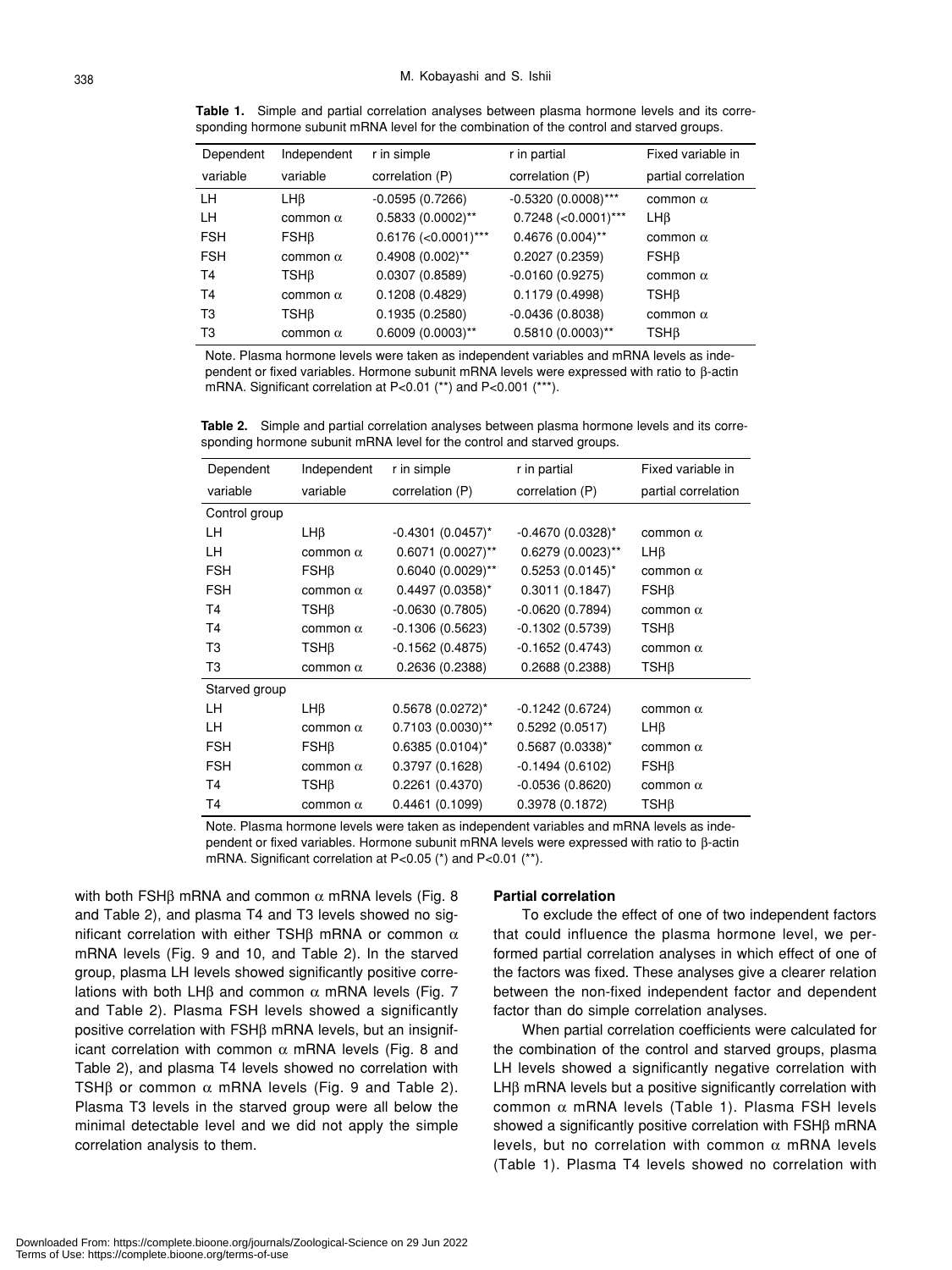either TSH $\beta$  mRNA or common  $\alpha$  mRNA levels (Table 1). Plasma T3 levels showed no correlation with TSHβ mRNA levels, but a significantly positive correlation with common  $\alpha$ mRNA levels (Table 1).

In addition, we performed partial correlation analyses for control and starved groups separately. When partial correlation coefficients were calculated only in the control group, results were similar to those obtained in the simple correlation except that plasma LH levels were more strongly positively correlated with common  $\alpha$  mRNA levels and negatively correlated with LHβ mRNA levels, whereas plasma FSH levels were more weakly positively correlated with both FSH $\beta$  and common  $\alpha$  mRNA levels (Table 2). In the starved group, all of the plasma hormone levels were less strongly correlated with the pertinent pituitary hormone mRNA levels compared with the results in the simple correlation and a significant correlation was observed only between plasma FSH and FSHβ mRNA levels (Table 2).

#### **Multiple correlation**

To analyze the combined relationships between hormone-specific β-subunit mRNA and common  $α$  mRNA levels and plasma hormone levels, we calculated multiple correlation coefficients taking two subunit mRNA levels which were presumed to be pertinent as independent variables and a plasma hormone level as the dependent variable. Correlation coefficients in multiple correlation analyses are shown in Table 3.

When multiple correlation coefficients were calculated for the combination of the control and starved groups, for the control group alone and for the starved group alone, plasma

**Table 3.** Multiple correlation analysis between plasma hormone levels and its corresponding hormone subunit mRNA levels for the combination of the control and starved groups, for the control group alone and for the starved group alone

| Dependent<br>variable                              |                                 | Independent variables r in multiple correlation (P) |  |  |  |  |
|----------------------------------------------------|---------------------------------|-----------------------------------------------------|--|--|--|--|
| Combination of both the control and starved groups |                                 |                                                     |  |  |  |  |
| LН                                                 | LH $\beta$ and common $\alpha$  | $0.7260$ (<0.002)**                                 |  |  |  |  |
| <b>FSH</b>                                         | FSH $\beta$ and common $\alpha$ | $0.6378$ (<0.002)**                                 |  |  |  |  |
| T <sub>4</sub>                                     | TSH $\beta$ and common $\alpha$ | 0.1218(0.7817)                                      |  |  |  |  |
| T3                                                 | TSH $\beta$ and common $\alpha$ | 0.6019 (0.0020)**                                   |  |  |  |  |
| Control group                                      |                                 |                                                     |  |  |  |  |
| ۱н                                                 | LH $\beta$ and common $\alpha$  | $0.7115$ (<0.002)**                                 |  |  |  |  |
| <b>FSH</b>                                         | FSH $\beta$ and common $\alpha$ | 0.6499 (0.0059)**                                   |  |  |  |  |
| T4                                                 | TSH $\beta$ and common $\alpha$ | 0.1444(0.8187)                                      |  |  |  |  |
| T3                                                 | TSH $\beta$ and common $\alpha$ | 0.2941(0.4230)                                      |  |  |  |  |
| Starved group                                      |                                 |                                                     |  |  |  |  |
| LН                                                 | LH $\beta$ and common $\alpha$  | $0.7156(0.0137)^{*}$                                |  |  |  |  |
| <b>FSH</b>                                         | FSH $\beta$ and common $\alpha$ | $0.6488(0.0371)^{*}$                                |  |  |  |  |
| T4                                                 | TSH $\beta$ and common $\alpha$ | 0.4487 (0.2905)                                     |  |  |  |  |

Note. Plasma hormone levels were taken as independent variables and mRNA levels as independent variables. Hormone subunit mRNA levels were expressed with ratio to β-actin mRNA. Significant correlation at P<0.05 (\*) and P<0.01 (\*\*).

LH and FSH levels showed significant correlations with βsubunit mRNA for each hormone and common  $\alpha$  mRNA levels. Plasma T4 levels were not correlated with TSHβ mRNA and common  $\alpha$  mRNA levels, but plasma T3 levels were correlated with TSH $\beta$  mRNA and common  $\alpha$  mRNA levels.

## **DISCUSSION**

In the present study with the Japanese quail we confirmed previous findings that starvation inhibits the secretion of gonadotropins in mammals and birds (Negro-Vilar *et al*., 1971; Root and Russ, 1972; Howland and Skinner, 1973; Stewart *et al*., 1973; Campbell *et al*., 1977; Badger *et al*., 1985; Foster *et al*., 1989 in mammals and Scanes *et al*., 1976; Tanabe *et al*., 1981; Hoshino *et al*., 1988 in birds). We also showed that starvation induced decreases in mRNAs encoding the LHβ-, FSHβ- and common  $\alpha$ -subunit precursor molecules in the Japanese quail. In the rat, it was reported that starvation had a suppressive effect on the levels of FSHβ and common α mRNAs and no effect on the level of LHβ mRNA in the pituitary gland (Bergendahl *et al*., 1989 and 1991; Bergendahl and Huhtaniemi, 1993). In the sheep, it was reported that long-term food restriction had no effect on the levels of gonadotropin subunit mRNA while it decreased levels of plasma gonadotropins (Thomas *et al*., 1990). In contrast to mammals, the present results show that starvation not only suppresses the secretion of gonadotropins but also decreases the content of mRNAs for the all gonadotropin subunits in the Japanese quail. The latter result suggests that the synthesis of gonadotropin is suppressed by starvation.

The present study also strongly suggests that the synthesis and secretion dynamics are different between FSH and LH. We found that plasma FSH levels were strongly positively correlated with pituitary FSHβ mRNA levels, whilst plasma LH levels were strongly positively correlated with common α mRNA levels but not with LHβ mRNA levels. These relations were consistently observed through the simple and partial correlations for the control group alone, the starved group alone and the combination of both groups, although the correlation between plasma LH levels and pituitary common  $\alpha$  mRNA levels was marginally insignificant (r=0.5292, P=0.0517) in the partial correlation for the starved group.

Plasma LH levels showed practically no correlation with pituitary LHβ mRNA levels in the simple correlation for the combination of both the control and starved groups. However, a significant negative correlation was observed in the partial correlation for the combination of the control and starved groups and in the both simple and partial correlations for the control group alone, whereas a significantly positive correlation was observed in the simple correlation analysis and no significant correlation in the partial correlation analysis for the starved group alone. We can say that plasma LH levels were negatively correlated with pituitary LHβ mRNA levels, but that starvation decreased pituitary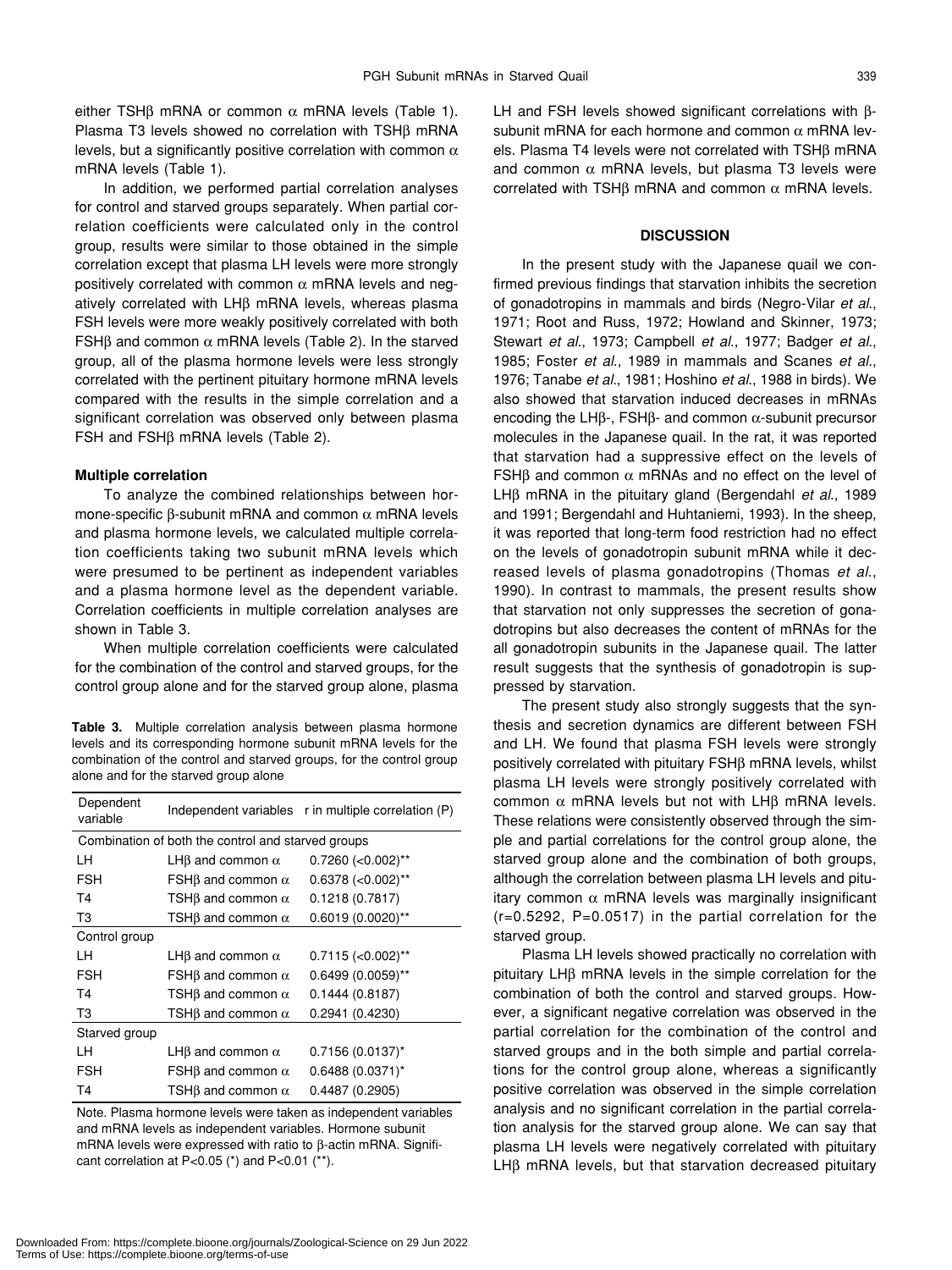LHβ mRNA to presumably nullify the negative correlation that had existed in the normal condition.

Plasma FSH levels were always positively and significantly correlated with FSHβ mRNA levels in the simple and partial correlations for the combination of both control and starved groups, for the control group alone and for the starved group alone. Plasma FSH levels were significantly correlated with common  $\alpha$  mRNA levels only in the simple correlation for the combination of control and starved birds and for the control group alone. Plasma FSH levels were less strongly correlated with common  $\alpha$  mRNA levels than with FSHβ mRNA levels. This fact suggests that plasma FSH levels were directly dependent on pituitary FSHβ mRNA levels, and the association of plasma FSH levels with pituitary common a mRNA levels occasionally observed would be less direct or important.

Hattori *et al*. (1986) studied changes in plasma and pituitary FSH and LH levels in Japanese quail stimulated with gonadotropin-releasing hormone (GnRH) and concluded that the secretion of LH is solely controlled by GnRH but the secretion of FSH is at least partly autonomous. They also suggested that the pituitary gland of the Japanese quail has a relatively large store of LH but little store of FSH. The lack of a positive correlation of plasma LH levels with pituitary LHβ mRNA levels and a strong and persistent positive correlation of plasma FSH levels with pituitary FSHβ mRNA levels we found in the present study are consistent with the difference in the hormone stores suggested by Hattori *et al*. (1986).

The last important finding in the present study is the effect of starvation on plasma T3 levels. As shown in Figs. 2 and 3, starvation decreased plasma T3 levels to about 21% of normal within 24 hr and also decreased pituitary TSHβ mRNA levels to 77% of the normal control level. The decease in pituitary TSHβ mRNA levels suggests a decrease in TSH secretion and hence T4 secretion. However, unexpectedly, we found that the starvation did not change plasma T4 levels significantly and also there were found no significant correlations between plasma T4 levels and pituitary TSHβ mRNA levels in any of the correlation analyses. Strangely, plasma T3 levels significantly and positively correlated with pituitary common  $\alpha$  mRNA levels. However, the correlation between these two parameters disappeared in both the simple and partial correlations for the control group alone. Accordingly, we concluded that the significant positive correlation observed between plasma T3 levels and pituitary common α mRNA levels in the correlation analyses for the combination of the control and starved birds does not show a direct relation between these two parameters. Starvation caused both the decrease in the common α mRNA level and the decrease in the plasma T3 level independently and presumably through different physiological mechanisms.

Starvation has been reported to inhibit secretion of TSH in the rat (Campbell *et al*., 1977; Hugues *et al*., 1988), and the chicken (Geris *et al*., 1999; Van der Geyten *et al*., 1999). We found that the starvation decreased mRNA for the TSHβ precursor molecule in the Japanese quail. Similar results have been reported in the rat (Blake *et al*., 1991; Rodríguez *et al*. 1995). In the rat, Burger *et al*. (1980), Chopla (1980), Gavin and Moeller (1983) and O'Mara *et al*. (1993) reported that starvation decreased the plasma T4 and T3 levels. However, in the chicken, it has been reported that starvation decreased plasma T3 levels but increased plasma T4 levels (May, 1978; Klandorf and Harvey, 1985; Geris *et al*., 1999; Van der Geyten *et al*., 1999), while Geris *et al*. (1999) and Van der Geyten *et al*. (1999) found that starvation decreased plasma TSH levels. In the Japanese quail, we found that starvation rapidly decreased plasma T3 but not T4 levels. These results lead us to assume that starvation affects not only thyroid hormones secretions from the thyroid gland, but also thyroid hormone metabolism in peripheral tissues in Japanese quail. As is well known, T3 is formed from T4 by deiodination in the liver, kidney, pituitary gland and other tissues and hepatic function is much influenced by starvation. In the Japanese quail, it has been reported that starvation decreased hepatic T3 production from T4 (Hughes and McNabb, 1986). In the chicken, however, it was reported that starvation increased hepatic 5 deiodination (degradation of T3 to 3,3'-diiodothyronine) while hepatic 5'-deiodination (production of T3 from T4) was not affected (Darras *et al*., 1995 and 1998; Van der Geyten *et al*., 1999).

As mentioned above, we showed that starvation decreased the content of the TSHβ mRNA in the pituitary gland. This result suggests that TSH synthesis is suppressed by starvation in the Japanese quail. Further studies on the effects of starvation on the pituitary-thyroid axis and hepatic iodothyronine deiodination are needed to explain the relationship between TSH synthesis in pituitary gland and plasma thyroid hormone levels.

In the present study, we expressed quantities of hormone subunit mRNA in the pituitary gland in two different ways: in terms of the ratio to the β-actin mRNA content and to the total RNA content. Changes in the mRNA were less clear in the latter ratio. This is considered to be due to the fact that the total RNA content was affected by starvation but the β-actin mRNA content was not. Expression in terms of the ratio to the total RNA content should be avoided in starvation studies. The large decrease in the amount of total RNA induced by starvation may indicate that all the mRNAs were decreased in the pituitary gland. However this is not true because mRNA occupies a small portion of the total RNA, and the β-actin mRNA content did not change over three days of the starvation. Starvation may cause a decrease not only in specific mRNAs but also in other RNAs such as ribosomal RNA that are abundant in cells.

Starvation decreased the testicular weight and size of cloacal protrusion in the Japanese quail. The size of the cloacal protrusion reflects plasma androgen level in birds. Therefore, the significant decrease in the size of cloacal protrusion observed in the present study suggests that starva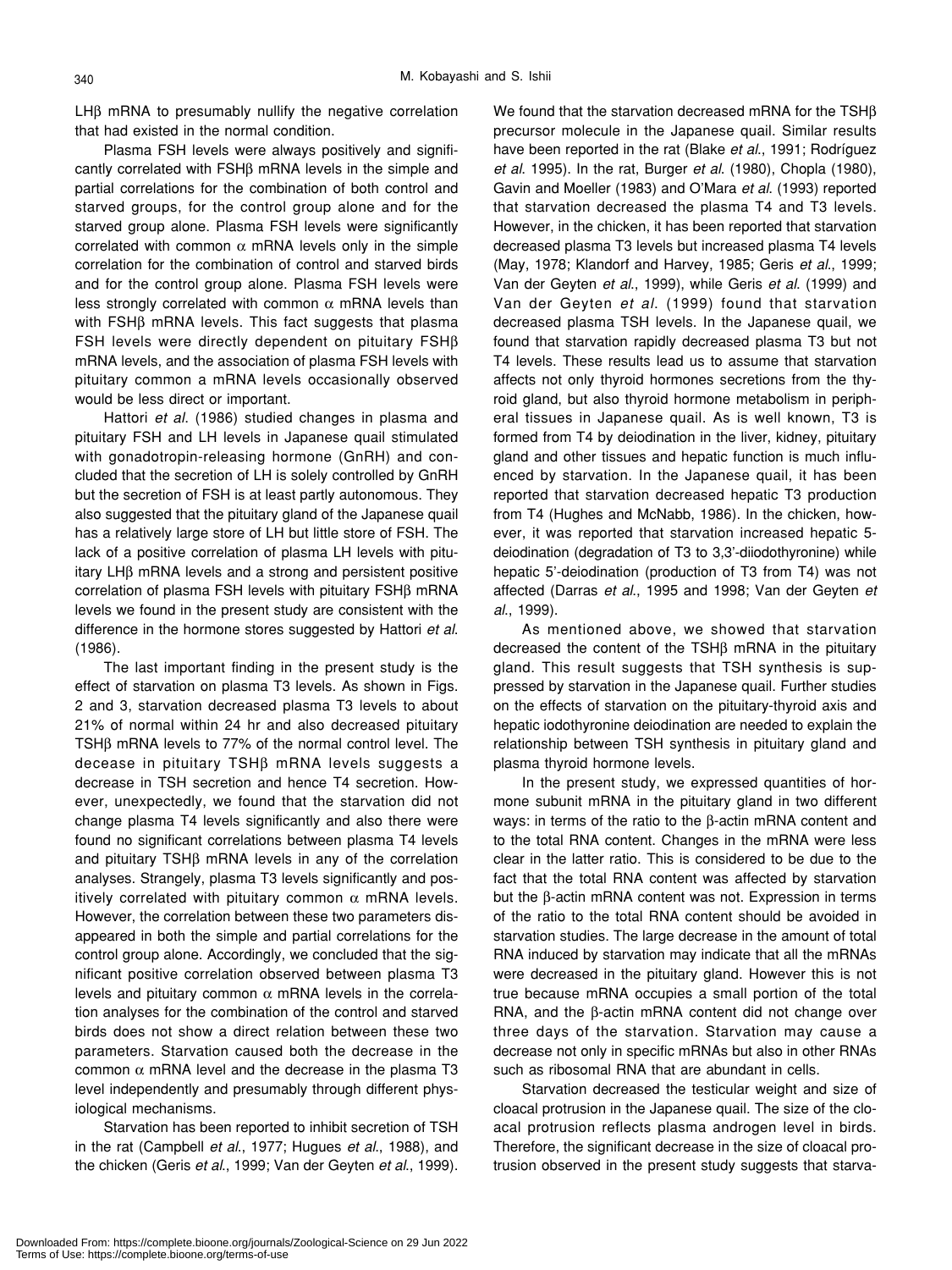tion decreased plasma androgen levels.

We have shown that food deprivation for only one to three days can have serious effects on reproductive endocrine function in the male Japanese quail that has a relatively large body size. This suggests that feral birds with a smaller body size would be more seriously affected in their reproductive activities by unavailability of food even for a short period. In addition, when we use birds as experimental subjects, we should pay close attention to continuous feeding.

#### **ACKNOWLEDGMENTS**

We are grateful to Prof. K. Wakabayashi, Hormone Research Laboratory, Institute of Regulatory Peptide Research, Gunma University, for providing anti-chicken LH serum. We also thank to Dr. J. F. Cockrem of Massey University for reviewing the manuscript, and to Dr. M. Kikuchi of Jichi Medical School for his help in radioiodination of chicken gonadotropins.

#### **REFERENCES**

- Ando H, Ishii S (1994) Molecular cloning of complementary deoxyribonucleic acids for the pituitary glycoprotein hormone  $\alpha$ -subunit and luteinizing hormone β-subunit precursor molecules of Japanese quail. Gen Comp Endocrinol 93: 357–368
- Badger TM, Lynch EA, Fox PH (1985) Effects of fasting on luteinizing hormone dynamics in the male rat. J Nutr 155: 788–797
- Bergendahl M, Huhtaniemi I (1993) Acute fasting is ineffective in suppressing pituitary-gonadal function of pubertal male rats. Am J Physiol 264: E717–E722
- Bergendahl M, Perheentupa A, Huhtaniemi I (1989) Effect of shortterm starvation on reproductive hormone gene expression, secretion and receptor levels in male rats. J Endocrinol 121: 409–417
- Bergendahl M, Perheentupa A, Huhtaniemi I (1991) Starvationinduced suppression of pituitary-testicular function in rats is reversed by pulsatile gonadotropin-releasing hormone substitution. Biol Reprod 44: 413–419
- Blake NG, Eckland DJA, Foster OJF, Lightman SL (1991) Inhibition of hypothalamic thyrotropin-releasing hormone messenger ribonucleic acid during food deprivation. Endocrinology 129: 2174–2178
- Brake J, Thaxton P (1979) Physiological changes in caged layers during a forced molt. 2. gross changes in organs. Poult Sci 58: 707–716
- Burger AG, Berger M, Wimpfheimer K, Danforth E (1980) Interrelationships between energy metabolism and thyroid hormone metabolism during starvation in the rat. Acta Endocrinol 93: 322–331
- Campbell GA, Kurcz M, Marshall S, Meites J (1977) Effect of starvation in rats on serum levels of follicle stimulating hormone, luteinizing hormone, thyrotropin, growth hormone and prolactin; response to LH-releasing hormone and thyrotropin releasing hormone. Endocrinology 100: 580–587
- Chopra IJ (1980) Alterations in monodeiodination of iodothyronines in the fasted rat: effects of reduced non-protein sulfhydryl groups and hypothyroidism. Metabolism 29: 161–167
- Darras VM, Cokelaere M, Dewil E, Arnouts S, Decuypere E, Kühn ER (1995) Partial food restriction increases hepatic inner ring deiodinating activity in the chicken and the rat. Gen Comp Endocrinol 100: 334–338
- Darras VM, Mol KA, Van der Geyten S, Kühn ER (1998) Control peripheral thyroid hormone levels by activating and inactivating

deiodinases. Trends Comp Endocrinol Neurobiol 839: 80–86

- Foster DL, Ebling FJP, Micka AF, Vannerson LA, Bucholtz DC, Wood RI, Sutteie JM, Fenner DE (1989) Metabolic interfaces between growth and reproduction. I. Nutritional modulation of gonadotropin, prolactin, and growth hormone secresion in the growth-limited female lamb. Endocrinology 125: 342–350
- Gavin LA, Moeller M (1983) The mechanism of recovery of hepatic T4-5'-deiodinase during glucose-refeeding: role of glucagons and insulin. Metabolism 32: 543–551
- Geris KL, Berghman LR, Kuhn ER, Darras VM (1999) The drop in plasma thyrotropin concentrations in fasted chickens is caused by an action at the levels of the hypothalamus: role of corticosterone. Domest Anim Endocrinol 16: 213–237
- Glass AR, Swerdloff RS (1980) Nutritional influences on sexual maturation in the rat. Fed Proc 39: 2360–2364
- Hattori A, Ishii S, Wada M (1986) Different mechanisms controlling FSH and LH release in Japanese quail (*Coturnix coturnix japonica*): evidence for an inherently spontaneous release and production of FSH. J Endocrinol 108: 239–245
- Hattori M, Wakabayashi K (1979) Isoelectric focusing and gel filtration studies on the geterogenity of avian pituitary luteinizing hormone. Gen Comp Endocrinol 39: 215–221
- Hoffer LJ, Beitins IZ, Kyung N, Bistrian BR (1986) Effects of severe dietary restriction on male reproductive hormones. J Clin Endocrinol Metab 62: 288–292
- Hoshino S, Suzuki M, Kakegawa T, Imai K, Wakita M, Kobayashi Y, Yamada Y (1988) Changes in plasma thyroid hormones, luteinizing hormone (LH), estradiol, progesterone and corticosterone of laying hens during a forced molt. Comp Biochem Physiol 90A: 355–359
- Hosoda T, Kaneko T, Mogi K, Abe T (1955) Effect of gonadotropic hormone on ovarian follicles and serum vittellin of fasting hens. Proc Soc Exp Biol Med 88: 502–504
- Howland BE, Skinner KR (1973) Effect of starvation on gonadotropin secretion in intact and castrated rats. Can J Physiol Pharmacol 51: 759–762
- Hugues JN, Epelbaum J, Voirol MJ, Modigliani E, Sebaoun J, Enjalbert A (1988) Influence of starvation on hormonal control of hypophyseal secretion in rats. Acta Endocrinol (Copenh) 199: 195–202
- Hughes TE, McNabb FMA (1986) Avian hepatic T-3 production by two pathways of 5'-monodeiodination: effect of fasting and patterns during development. J Exp Zool 238: 393–399
- Kikuchi M, Kobayashi M, Ito T, Kato Y, Ishii S (1998) Cloning of complementary deoxyribonucleic acid for the follicle-stimulating hormone-β subunit in the Japanese quail. Gen Comp Endocrinol 111: 376–385
- Klandorf H, Harvey S (1985) Food intake regulation of circulating thyroid hormones in domestic fowl. Gen Comp Endocrinol 60: 162–170
- May JD (1978) Effect of fasting on T3 and T4 concentrations in chicken serum. Gen Comp Endocrinol 34; 323–327
- Morris TR, Nalbandov AV (1961) The induction of ovulation in starving pullets using mammalian and avian gonadotropins. Endocrinology 68: 687–697
- Negro-Vilar A, Dickerman E, Meites J (1971) Effects of starvation on hypothalamic FSH-RF and pituitary FSH in the male rats. Endocrinology 88: 1246–1249
- O'Mara BA, Dittrich W, Lauterio TJ, St. Germain DL. (1993) Pretranslational regulation of type I 5'-deiodinase by thyroid hormones and in fasted and diabetic rats. Endocrinology 133: 1715–1723
- Rodríguez M, Rodriguez F, Jolin T, Santisteban P (1995) Comparative effects of food restriction, fasting, diabetes and thyroidectomy on growth hormone and thyrotropin gene expression in the rat pituitary. Eur J Endocrinol 133: 110–116
- Root AW, Russ RD (1972) Short-term effects of castration and star-